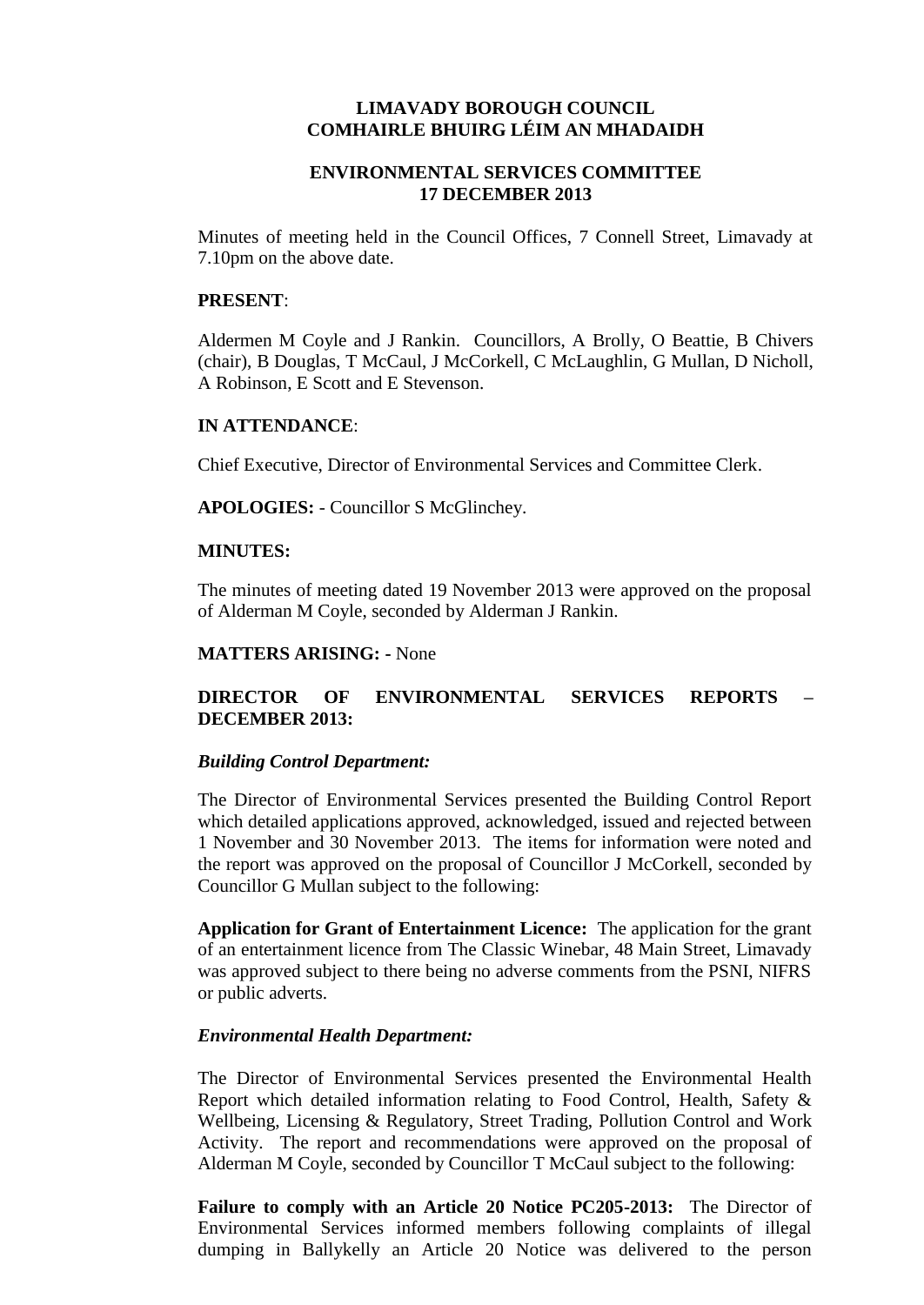responsible however the notice had not been complied with. It was agreed the case would be referred to Council's solicitor with the view to legal proceedings being instigated for failure to comply with the Article 20 Notice issued under The Litter (NI) Order 1994.

**Causeway Coast and Glens and Mid and East Antrim Cluster PHA Grant for Development of an Oil Buying Club:** The Director of Environmental Services directed members to the tabled letter, application form and guidance notes regarding a further phase of the oil club grant scheme due to the success of the first phase of the scheme resulting in 9 additional oil clubs, 4 of which were based in the Limavady Borough. He asked members to encourage community and faith-based groups whom they thought would be interested to submit an application.

# *Technical Services Report:*

The Director of Environmental Services presented the Technical Services Report and enlarged thereon. The items for information were noted and the report was approved on the proposal of Councillor A Brolly, seconded by Councillor T McCaul subject to the following:

**Foreglen Play Area:** The Director of Environmental Services outlined the outcome of the discussions and the site meeting with O'Briens GAC regarding the provision by the GAC of a portion of land to Council for the construction of a play area. It was agreed to proceed with the project in line with the following works/actions on the proposal of Councillor A Brolly, seconded by Councillor C McLaughlin:

- Council to provide a top coat surface to a section of footpath leading to the access gates to the proposed play park (a section of the path has already been prepared with a base coat) and lay a base coat of tarmac from the entrance gates of the GAC. The total extent of these works would be subject to a maximum spend not exceeding £2,700.
- Council to fit double headed light fittings to the lamp standards provided within the play park.
- The boundary of the play park to be fenced in its entirety with an Ibex type fence, the wall to be demolished to the side of the GAC entrance gates will not be rebuilt.
- Council to level, topsoil and sow out in grass that portion of ground between the play park and the public road which is in the exclusive ownership of the GAC and maintain same thereafter.
- Council to be responsible for payment of the reasonable legal fees incurred by the GAC in entering into the said lease.

The Director of Environmental Services responded to queries stating that Council would not have any future commitment for the repairing or upgrading of the surfacing works outside of the play area but would be responsible for the maintenance and upkeep of the play area. He also confirmed that arrangements for the opening and closing of the play park could be discussed with the local community/GAC.

**Ballykelly Playarea:** Councillor E Scott thanked officers for the installation of 8no lighting columns between the play area at Kings Lane and King's Lane/Drummond Park houses.